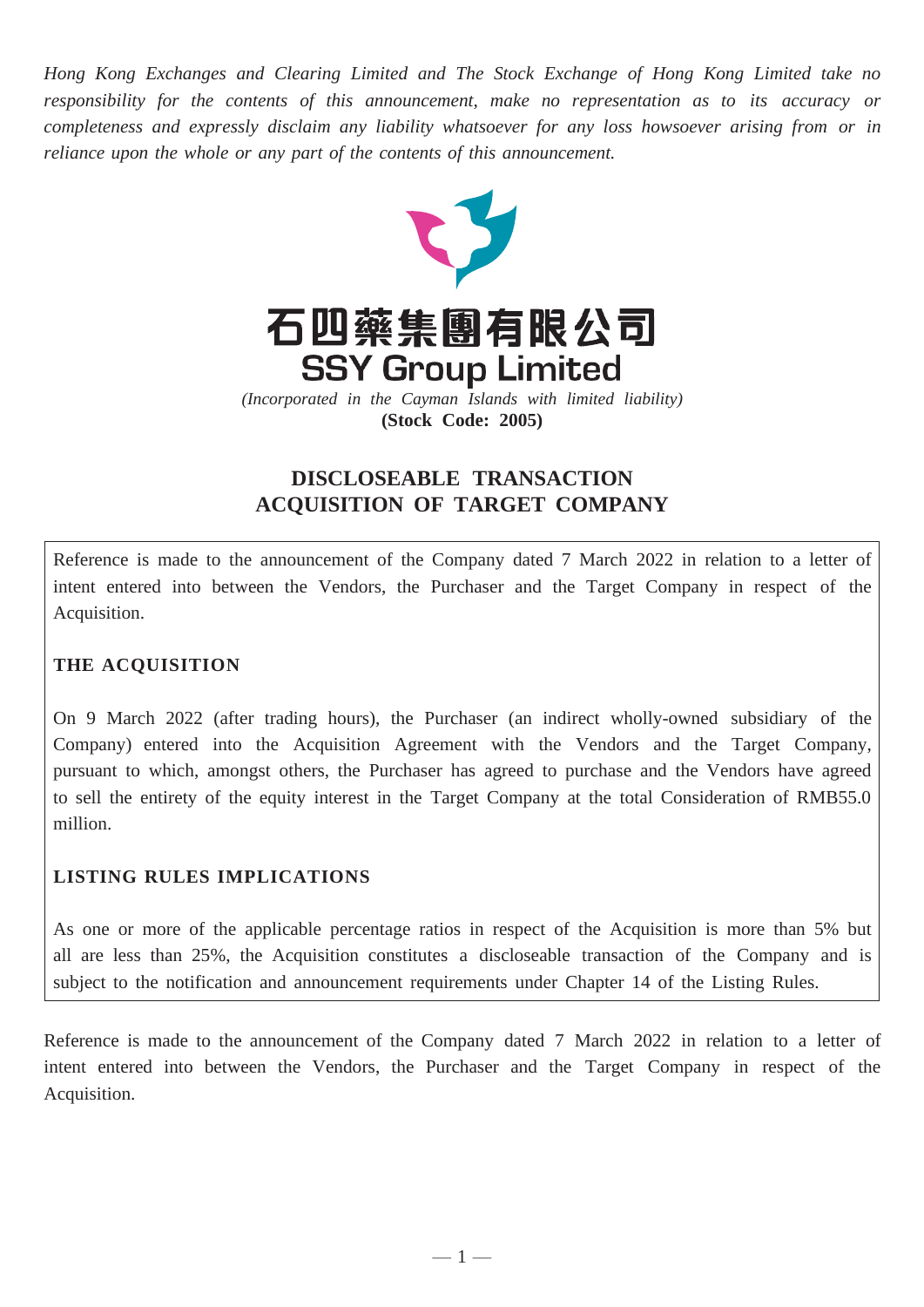### **THE ACQUISITION**

The Board is pleased to announce that on 9 March 2022 (after trading hours), the Purchaser (an indirect whollyowned subsidiary of the Company) entered into the Acquisition Agreement with the Vendors and the Target Company, pursuant to which, amongst others, the Purchaser has agreed to purchase and the Vendors have agreed to sell the entirety of the equity interest in the Target Company at the total Consideration of RMB55.0 million.

The principal terms of the Acquisition Agreement are set out as follows:

### **Date**

9 March 2022 (after trading hours)

#### **Parties**

- Vendors:  $1.$  Li Yun  $(\Phi \hat{\mathcal{F}})$ 
	- 2. Yan Li $(\frac{1}{2})$
	- 3. Li Yaozhi(李姚芝)

Purchaser: Shijiazhuang No. 4 Pharmaceutical Co., Ltd. (石家莊四藥有限公司)

Target Company: Cangzhou Lingang Youyi Chemical Co., Ltd.\*(滄州臨港友誼化工有限公司)

To the best of the knowledge, information and belief of the Directors having made all reasonable enquiry, the Vendors, the Target Company and its ultimate beneficial owner(s) are third parties independent of and not connected with the Company and its connected persons.

#### **Subject matter**

Pursuant to the Acquisition Agreement, the Purchaser agreed to purchase, and the Vendors agreed to sell, the entirety of the equity interest in the Target Company at a total Consideration of RMB55.0 million.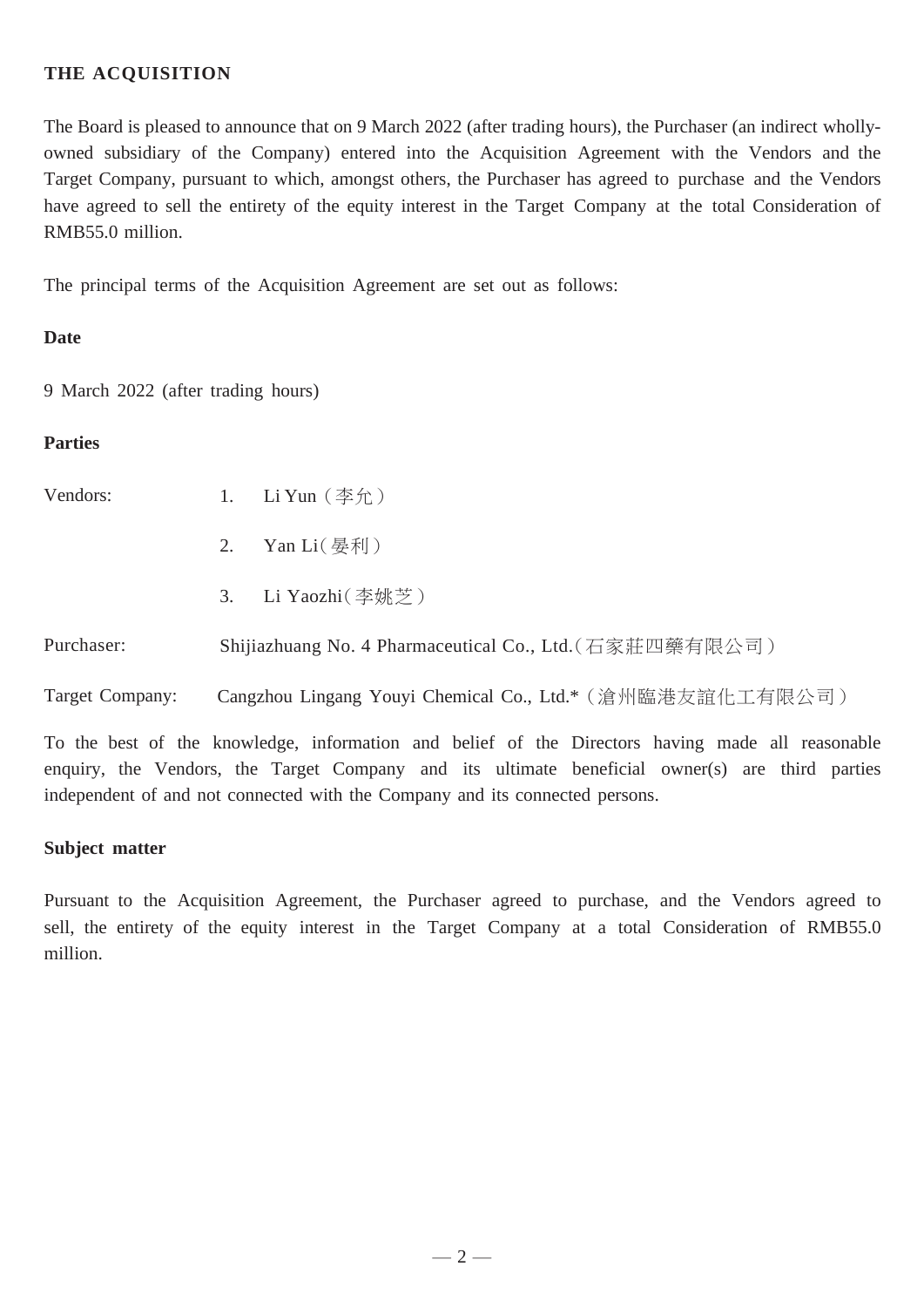The details of the percentage of equity interest in the Target Company to be transferred and considerations payable to each of the Vendors are set out as follows:

|                              | Percentage<br>of equity<br>the Target<br>Company to<br>be transferred | interest in Corresponding<br>registered<br>capital<br>amount<br>(RMB) | <b>Consideration</b><br>(RMB) |
|------------------------------|-----------------------------------------------------------------------|-----------------------------------------------------------------------|-------------------------------|
| Li Yun $($ 李允)               | 36%                                                                   | 1.8 million                                                           | 19.8 million                  |
| Yan Li(晏利)<br>Li Yaozhi(李姚芝) | 32%<br>32%                                                            | 1.6 million<br>1.6 million                                            | 17.6 million<br>17.6 million  |
| <b>Total</b>                 | 100%                                                                  | 5.0 million                                                           | 55.0 million                  |

All the above-mentioned registered capital amount of the Target Company has been paid up in full by the Vendors as at the date of this announcement.

#### **Consideration**

The Consideration shall be payable by way of bank transfer by the Purchaser to the Vendors within three (3) business days from the date of the Acquisition Agreement in the following manner:

|                     | <b>Consideration</b> |
|---------------------|----------------------|
|                     | payable              |
|                     | (RMB)                |
| $Li$ Yun $(\Phi$ 允) | 19.8 million         |
| Yan Li(晏利)          | 17.6 million         |
| Li Yaozhi(李姚芝)      | 17.6 million         |
|                     |                      |

#### **Total 55.0 million**

The Consideration was determined after arm's length negotiations between the Vendors and the Purchaser with reference to the unaudited net asset value of the Target Company as at 8 March 2022 (the date immediately before the entering of the Acquisition Agreement), the business nature of the Target Company, the future business prospects of the Target Company and the reasons and benefits as set out in the section headed "Reasons for and benefits of the Acquisition" of this announcement. It is expected that the Consideration will be funded by the internal resources of the Group.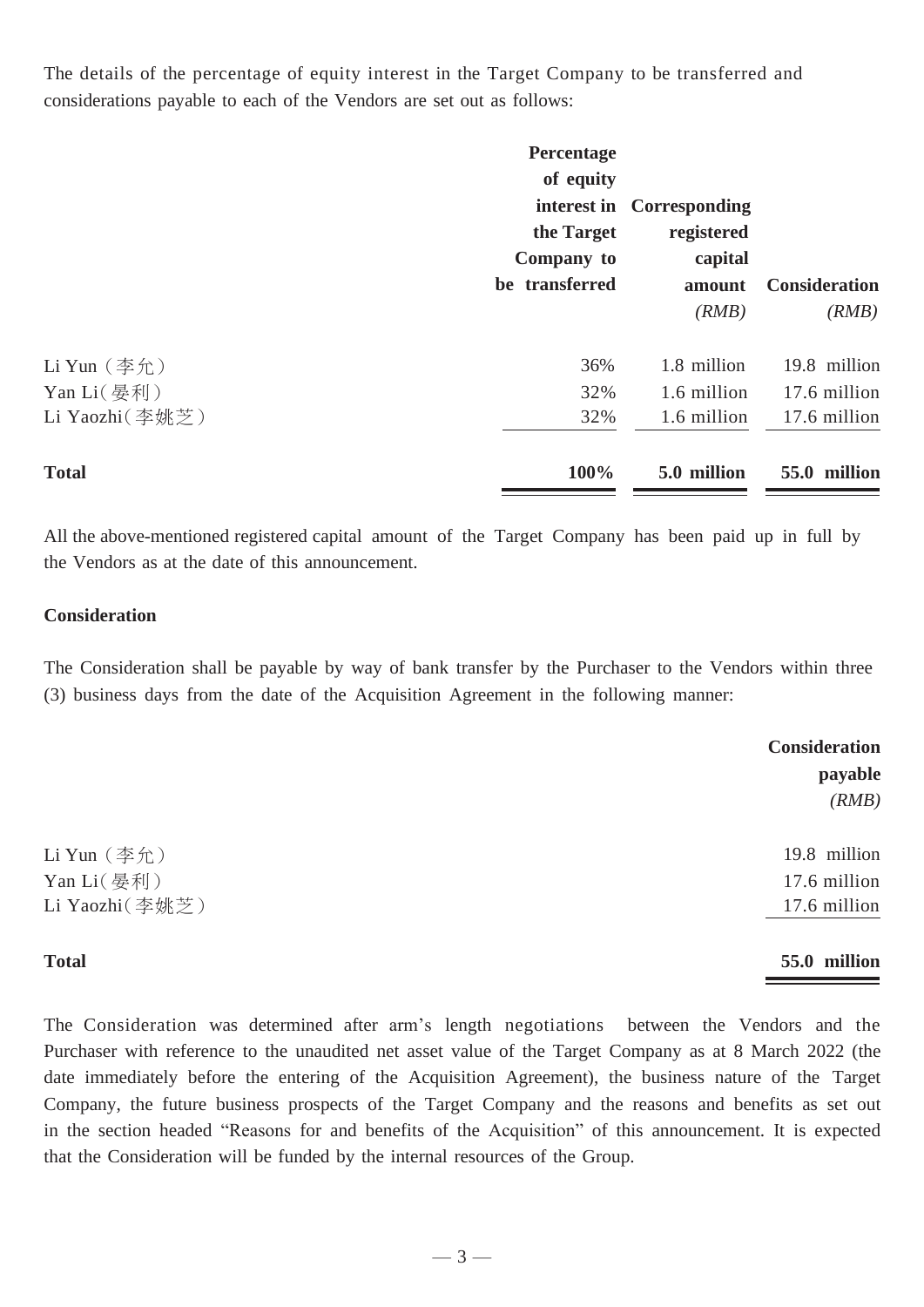### **Completion**

Within three (3) days after obtaining tax certificate, the Vendors shall cooperate with the Purchaser in respect of the submission of materials for industrial and commercial registration to the supervising authority at the place of incorporation of the Target Company.

The Vendors and the Target Company shall be responsible for the share transfer procedures and all costs arising from the industrial and commercial registration and relevant procedures shall be paid by the Target Company.

### **Entitlement of profit and loss**

It was agreed by the Vendors and the Purchaser that the Purchaser shall (i) enjoy the operating profits of the Target Company arising after 1 March 2022; and (ii) bear the operating risks and losses, limited by the paid-up capital amount, arising after 1 March 2022.

### **INFORMATION ON THE TARGET COMPANY**

The Target Company is a company established in the PRC with limited liability, and the equity interest in which is owned as to 36%, 32% and 32% by Li Yun(李允), Yan Li(晏利)and Li Yaozhi(李姚芝), respectively. The Target Company is principally engaged in the production and sales of methylamine, which is one of the key raw materials for production of caffeine.

### **Financial information of the Target Company**

Set out below is a summary of the unaudited financial information of the Target Company for the two months ended 28 February 2022 and the three financial years ended 31 December 2019, 31 December 2020 and 31 December 2021 respectively based on the management accounts of the Target Company:

|                            | For the                          |                                |                |                |
|----------------------------|----------------------------------|--------------------------------|----------------|----------------|
|                            | 2 months<br>ended<br>28 February |                                |                |                |
|                            |                                  |                                |                |                |
|                            |                                  | For the year ended 31 December |                |                |
|                            | 2022                             | 2021                           | 2020           | 2019           |
|                            | (RMB)                            | (RMB)                          | (RMB)          | (RMB)          |
|                            | (unaudited)                      | (unaudited)                    | (unaudited)    | (unaudited)    |
| Revenue                    | $66.25$ million                  | $303.14$ million               | 203.93 million | 193.94 million |
| Net profit before taxation | 38.33 million                    | $106.44$ million               | 57.24 million  | 29.83 million  |
| Net profit after taxation  | 28.75 million                    | 79.83 million                  | 42.93 million  | 22.37 million  |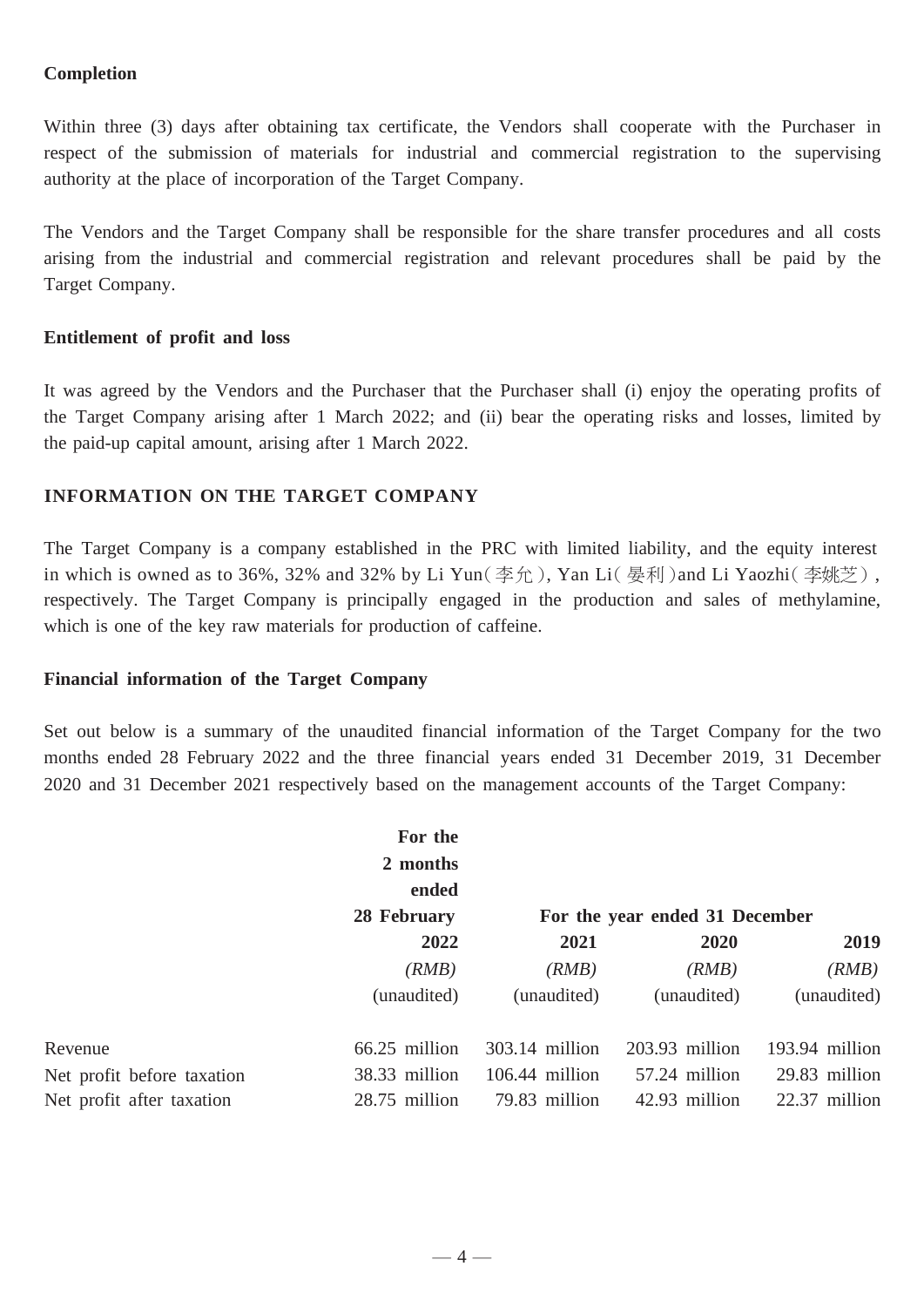Based on the management accounts of the Target Company, the unaudited net asset value of the Target Company as at 31 December 2019, 2020 and 2021 was approximately RMB77.13 million, RMB97.27 million and RMB155.01 million, respectively. Due to profits distribution by the Target Company prior to the entering of the Acquisition Agreement, the unaudited net asset value of the Target Company as at 8 March 2022 (the date immediately before the entering of the Acquisition Agreement) decreased to approximately RMB39 million. A valuation on the fair value of the assets and liabilities of the Target Company will be conducted for the purpose of goodwill which may arise from the Acquisition.

Upon Completion, the Target Company will become a subsidiary of the Company and its financial statements will be consolidated into the financial statements of the Group.

### **REASONS FOR AND BENEFITS OF THE ACQUISITION**

The Group is principally engaged in the research, development, manufacturing and selling of a wide range of finished medicines, bulk pharmaceuticals products and medical materials.

The Target Company is principally engaged in the production and sales of methylamine, which is one of the key raw materials for production of caffeine.

Currently, part of raw materials for the Group's production of caffeine are purchased from the Target Company. The Company considers that the Acquisition would guarantee the stability in supply and quality of such raw materials, and may further lower the material cost of the Group. The Board expects that the Acquisition, as a vertical integration, will create synergy between the Group and the Target Company.

Furthermore, the Target Company sells methylamine to various pharmaceutical and chemical companies in China independent of the Company. Having considered the past performance and future prospect of the methylamine market in China, the Group is optimistic towards the future development and the long term returns from the Acquisition of the Target Company.

The Directors (including the independent non-executive Directors) are of the view that the terms of the Acquisition Agreement are negotiated on an arm's length basis, on normal commercial terms, and the Acquisition is fair and reasonable and in the interests of the Company and its Shareholders as a whole.

# **INFORMATION ON THE PARTIES**

### **Information on the Vendors**

Li Yun(李允)is a PRC resident and is the father of Li Yaozhi(李姚芝).

Yan Li  $($  晏利) is a PRC resident and is the wife of Li Yaozhi $($  李姚芝).

Li Yaozhi(李姚芝)is a PRC resident, is the son of Li Yun(李允)and the husband of Yan Li(晏利). He is currently a director and a senior management member of the Target Company.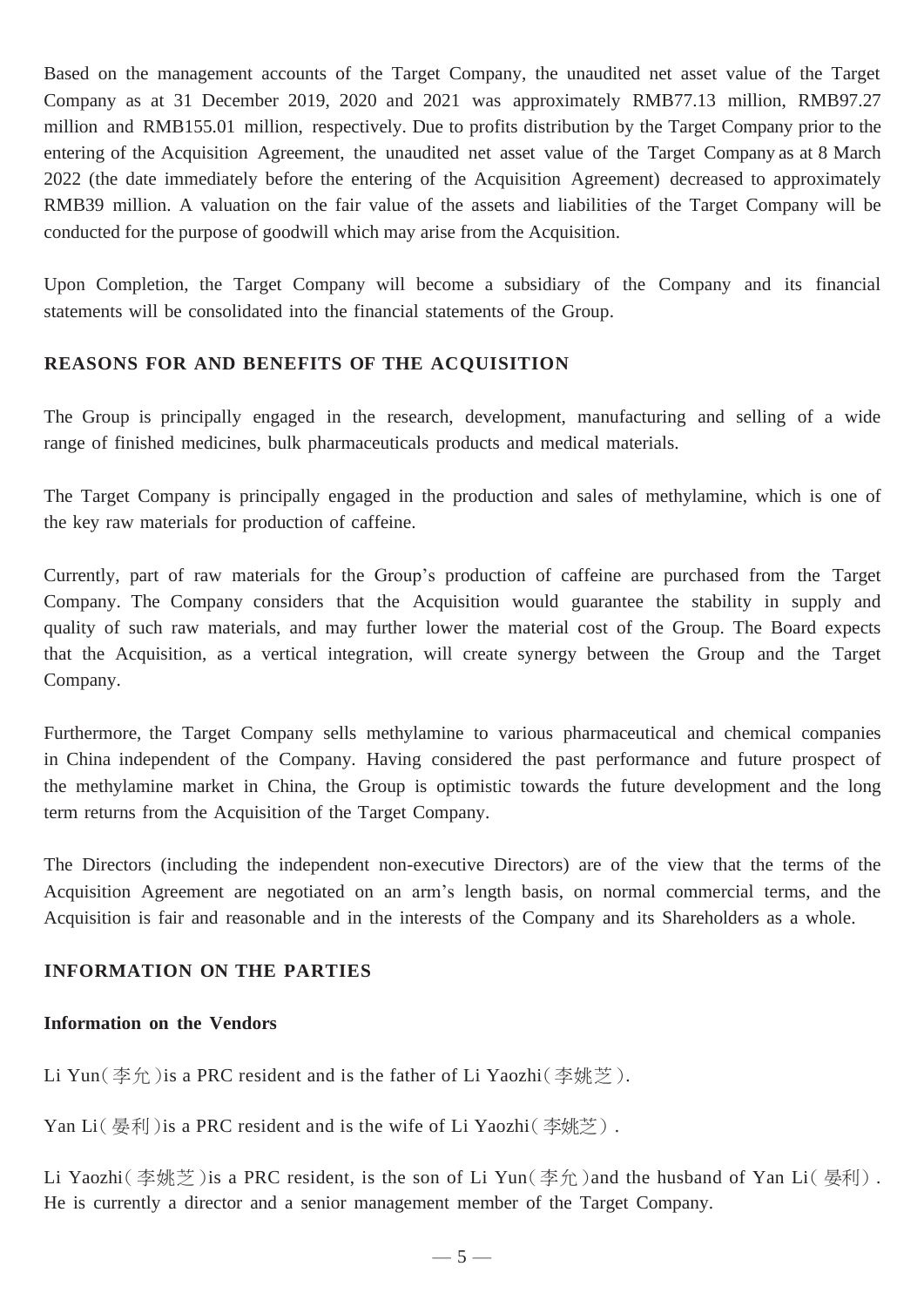#### **Information on the Purchaser**

The Purchaser is a company established in the PRC with limited liability, and is a wholly-owned subsidiary of the Company. It is principally engaged in manufacturing and sale of pharmaceutical products.

#### **Information on the Company and the Group**

The Company is a company incorporated in the Cayman Islands with limited liability. The Group is principally engaged in the research, development, manufacturing and selling of a wide range of finished medicines, bulk pharmaceuticals products and medical materials.

#### **LISTING RULES IMPLICATIONS**

As one or more of the applicable percentage ratios in respect of the Acquisition is more than 5% but all are less than 25%, the Acquisition constitutes a discloseable transaction of the Company and is subject to the notification and announcement requirements under Chapter 14 of the Listing Rules.

#### **DEFINITIONS**

Unless the context otherwise requires, the terms used in this announcement shall have the following meanings:

| "Acquisition"           | the acquisition of the entirety of the equity interest in the Target<br>Company by the Purchaser from the Vendors in accordance with the<br>terms and conditions of the Acquisition Agreement                                                                                                                                       |
|-------------------------|-------------------------------------------------------------------------------------------------------------------------------------------------------------------------------------------------------------------------------------------------------------------------------------------------------------------------------------|
| "Acquisition Agreement" | the acquisition agreement dated 9 March 2022 entered into between the<br>Purchaser, the Vendors and the Target Company, pursuant to which the<br>Vendors have agreed to sell and the Purchaser has agreed to purchase<br>the entirety of the equity interest in the Target Company at the total<br>Consideration of RMB55.0 million |
| "Board"                 | the board of Directors of the Company                                                                                                                                                                                                                                                                                               |
| "Company"               | SSY Group Limited, a company incorporated in the Cayman Islands<br>with limited liability, the issued Shares of which are listed on the Main<br>Board of the Stock Exchange                                                                                                                                                         |
| "connected person(s)"   | has the meaning ascribed to it under the Listing Rules                                                                                                                                                                                                                                                                              |
| "Consideration"         | the total consideration for the Acquisition in the amount of RMB55.0<br>million                                                                                                                                                                                                                                                     |